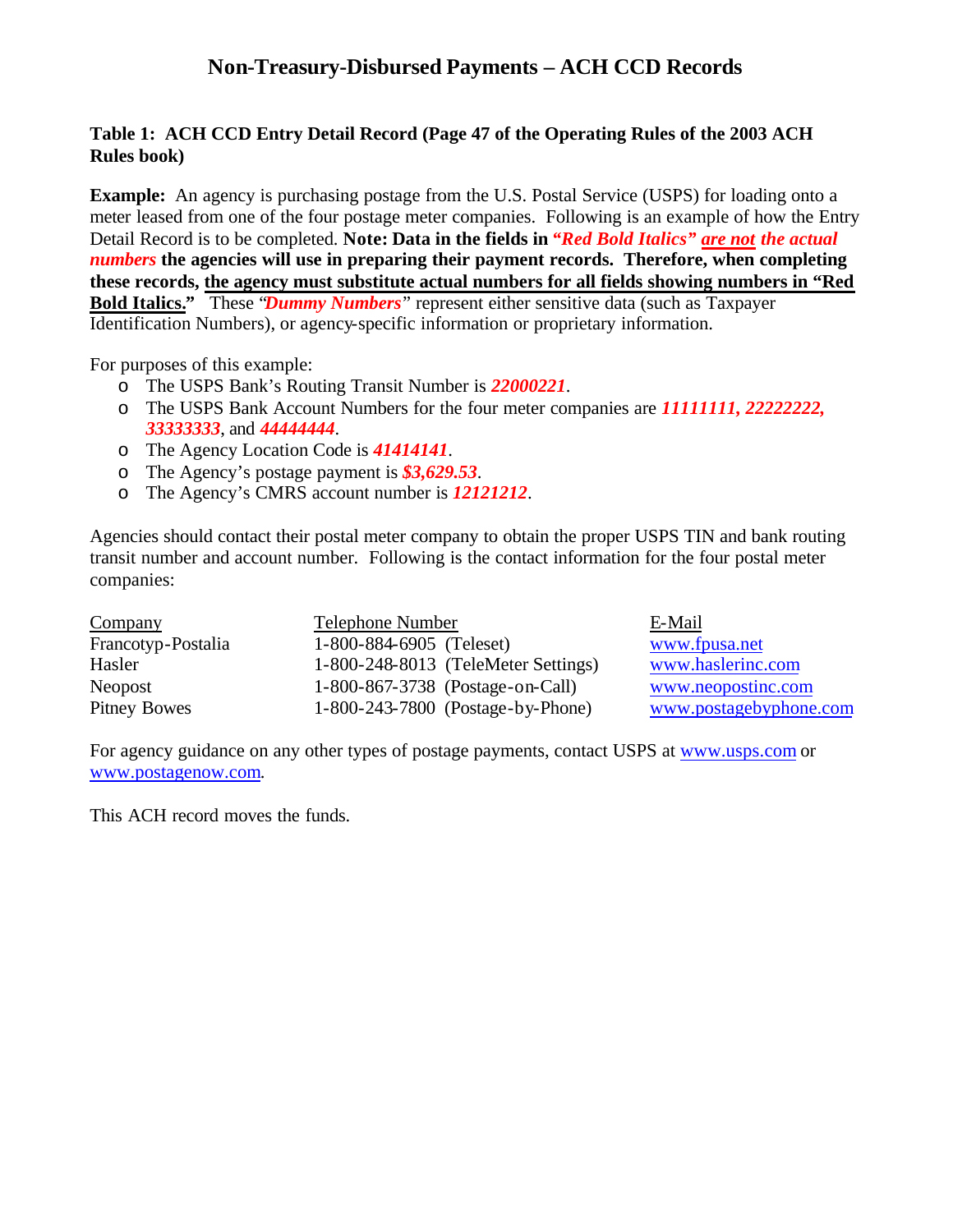# **ACH CCD Entry Detail Record**

| Field<br>No.    | Description                            | <b>Agency Payment</b><br>Data for USPS | <b>Agency Payment</b><br>Data for USPS | <b>Agency Payment</b><br>Data for USPS | Agency<br>Payment Data   |
|-----------------|----------------------------------------|----------------------------------------|----------------------------------------|----------------------------------------|--------------------------|
|                 |                                        | (Pitney Bowes)                         | (Hasler)                               | (Francotyp-Postalia                    | for USPS                 |
|                 |                                        |                                        |                                        | Teleset)                               | (Neopost)                |
| $\overline{1}$  | Record Type<br>Code                    | $\overline{6}$                         | $\overline{6}$                         | $\overline{6}$                         | $\overline{6}$           |
| $\overline{2}$  | <b>Transaction Code</b>                | $\overline{22}$                        | $\overline{22}$                        | $\overline{22}$                        | $\overline{22}$          |
| $\overline{3}$  | <b>Receiving DFI</b><br>Identification | 22000221                               | 22000221                               | 22000221                               | 22000221                 |
| $\overline{4}$  | <b>Check Digit</b>                     | $\overline{9}$                         | $\overline{9}$                         | $\overline{9}$                         | $\overline{9}$           |
| $\overline{5}$  | <b>DFI</b> Account<br>Number           | 11111111                               | 22222222                               | 33333333                               | 4444444                  |
| $\overline{6}$  | Amount                                 | 0000362953                             | 0000362953                             | 0000362953                             | 0000362953               |
| $\overline{7}$  | Identification<br>Number               | 41414141                               | 41414141                               | 41414141                               | 41414141                 |
| $\overline{8}$  | Receiving<br><b>Company Name</b>       | <b>USPS</b> (Pitney<br>Bowes)          | <b>USPS</b> (Hasler)                   | <b>USPS</b> (Francotyp-<br>Postalia)   | <b>USPS</b><br>(Neopost) |
| $\overline{9}$  | Discretionary<br>Data                  |                                        |                                        |                                        |                          |
| 10              | Addenda Record<br>Indicator            | $\mathbf{1}$                           | $\mathbf{1}$                           | 1                                      | $\overline{1}$           |
| $\overline{11}$ | <b>Trace Number</b>                    |                                        |                                        |                                        |                          |

**NOTE: Field 11 – Trace Number – will be generated by the ACH System.**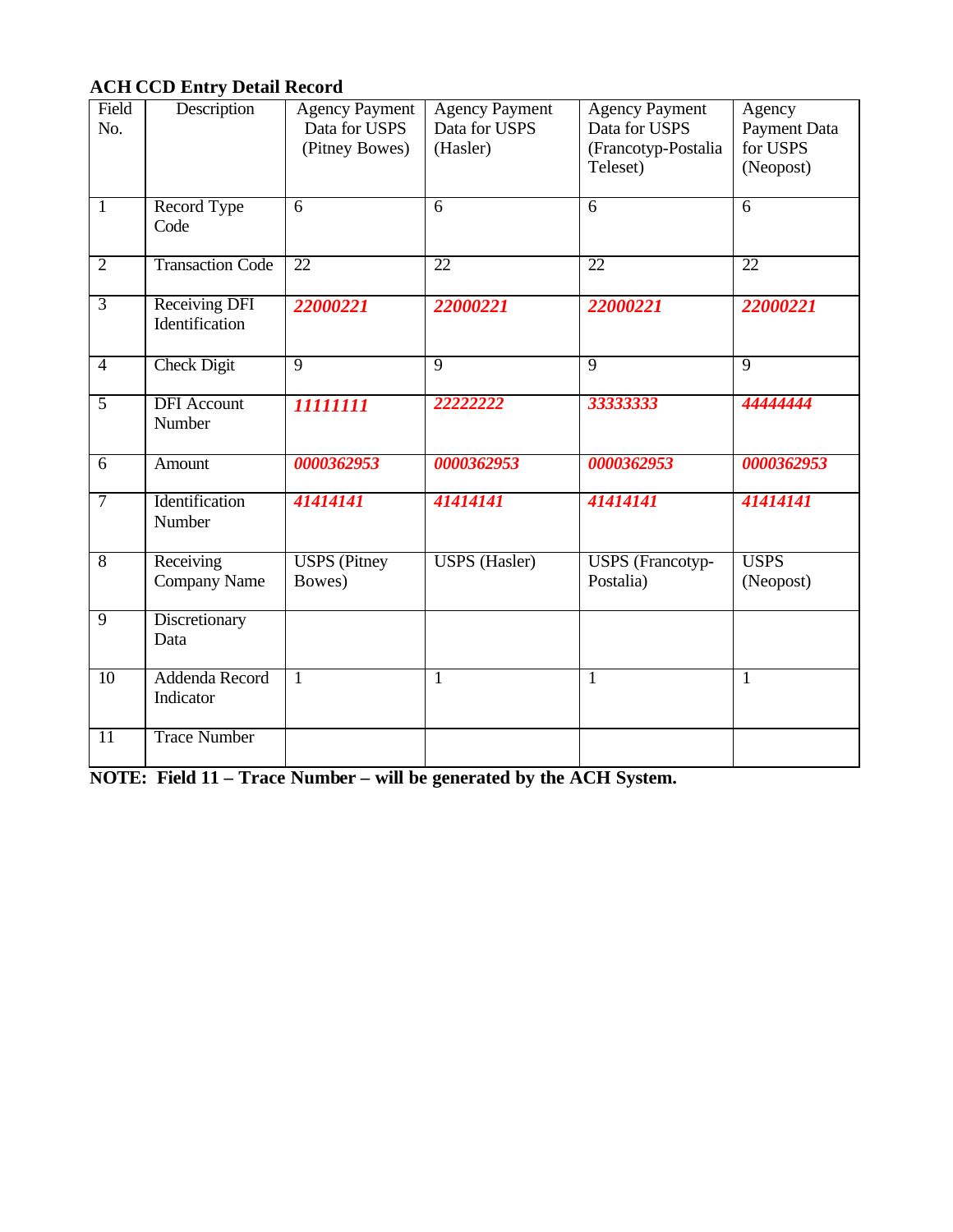### **Table 2: The ACH CCD Entry Detail Addenda Record (Page 47 of the Operating Rules of the 2003 ACH Rules book)**

**Example:** An agency is purchasing postage from the U.S. Postal Service for loading onto a meter leased from one of the four postage meter companies. Following is an example of how the addenda record is to be completed. **Note: Data in the fields in** *"Red Bold Italics" are not the actual numbers*  **the agencies will use in preparing their payment records. The refore, when completing these records, the agency must substitute actual numbers for all fields showing numbers in "Red Bold Italics."** These "*Dummy Numbers*" represent either sensitive data (such as Taxpayer Identification Numbers), or agency-specific and proprietary information.

For purposes of this example:

- o The Agency's postage payment is *\$3,629.53*
- o The Agency's CMRS account number is *12121212*

### **NOTE: Agencies should use their CMRS Account Number in the Invoice Number Field.**

This record moves the remittance-related information.